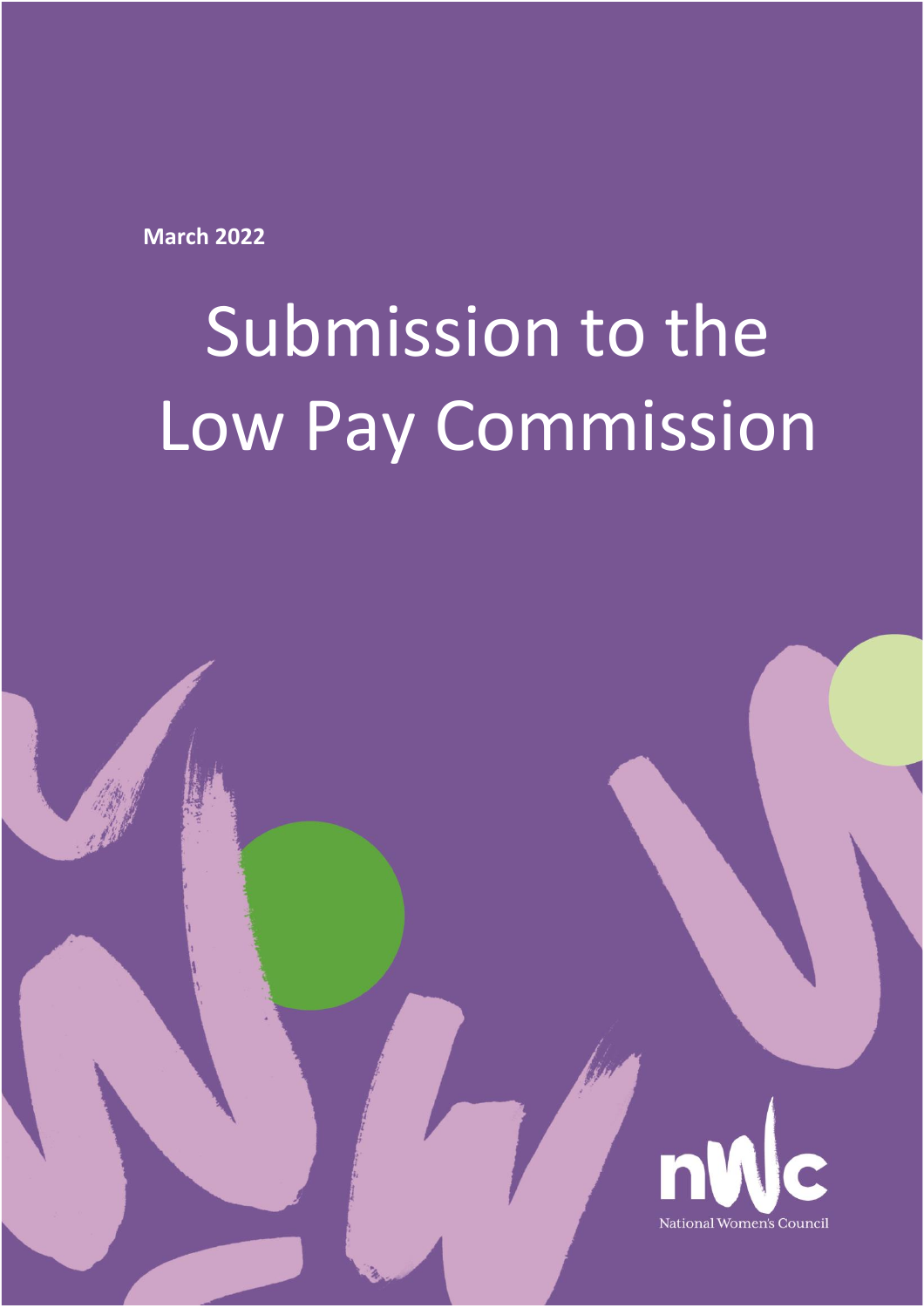# **Introduction**

The National Women's Council (NWC) is the leading national representative organisation for women and women's groups in Ireland, founded in 1973. We have over 190-member groups and a large and growing community of individual supporters. The ambition of the National Women's Council is an Ireland where every woman enjoys true equality, and no woman is left behind. We are a movementbuilding organisation rooted in our membership, working on the whole island of Ireland.

NWC welcomes the opportunity to make this submission to the Low Pay Commission (LPC). For many women, paid work is no guarantee of income adequacy with women predominating in low paid and precarious work. Essential workers, 70% of whom are women<sup>1</sup>, are among the lowest paid in the economy. Women are more likely to be minimum wage or low paid workers. Women's unpaid care roles limit their choices around paid work. These inequalities are reflected in a gender pay gap of 11.3%<sup>2</sup> and a gender pension gap in later life of 29%.<sup>3</sup>

While the main purpose of the LPC is to set the National Minimum Wage (NMW) at a fair and sustainable rate $^4$ , it is the view of NWC that tackling low pay among women requires furthers attention to the drivers of gender inequalities in the labour market.

# **The gendered nature of low pay**

Minimum wage workers comprise 6.8% of the workforce but are they more likely to be women. The share of minimum wage workers who are women currently stands at 56.5% with no progress on addressing this inequality since the LPC/CSO commenced data collection in 2016. In fact, the proportion of women who are NMW workers has increased slightly since then.<sup>5</sup> Low pay, defined as the share of workers earning less than two-thirds of median earnings, is also a gendered phenomenon. The incidence of low pay is 18.3% among women compared to 12% of men with women making up 60% of those who are low paid.<sup>6</sup>

Gender segregation means that women predominate in low paid sectors such as care and hospitality. The NMW is most prevalent in the hospitality sector<sup>7</sup> and women comprise 60% of workers in this sector.<sup>8</sup> Half of early years workers earn less than the Living Wage.<sup>9</sup>

Young people are over-represented amongst NMW workers with those under 24 making up 47.4% of the share of workers on the minimum wage.<sup>10</sup> Women are more likely to work in part-time roles and part time workers comprise more than half of NMW workers (54.3%) whereas they comprise only 17.8% of all workers.<sup>11</sup>

 $\overline{a}$ 

<sup>1</sup> ESRI (2020. Essential employees during the covid crisis[. https://www.esri.ie/system/files/publications/SUSTAT85\\_0\\_0.pdf](https://www.esri.ie/system/files/publications/SUSTAT85_0_0.pdf)

<sup>&</sup>lt;sup>2</sup> Eurostat (2022). Gender pay gap in unadjusted for[m.https://ec.europa.eu/eurostat/databrowser/view/sdg\\_05\\_20/default/table?lang=en](https://ec.europa.eu/eurostat/databrowser/view/sdg_05_20/default/table?lang=en) <sup>3</sup> Eurostat (2021). Gender pension gap data 2019[. https://ec.europa.eu/eurostat/en/web/products-eurostat-news/-/ddn-20210203-1](https://ec.europa.eu/eurostat/en/web/products-eurostat-news/-/ddn-20210203-1) <sup>4</sup> LPC (2021). Annual report 2021[. https://www.gov.ie/en/publication/a8e07-low-pay-commission-annual-report-2021/](https://www.gov.ie/en/publication/a8e07-low-pay-commission-annual-report-2021/)

<sup>5</sup> Ibid

<sup>6</sup> Eurostat (2022). Incidence of low pay[. https://stats.oecd.org/Index.aspx?QueryId=64193](https://stats.oecd.org/Index.aspx?QueryId=64193)

<sup>7</sup> LPC (2021). Annual report 2021[. https://www.gov.ie/en/publication/a8e07-low-pay-commission-annual-report-2021/](https://www.gov.ie/en/publication/a8e07-low-pay-commission-annual-report-2021/)

<sup>&</sup>lt;sup>8</sup> CSO (2022). LFS – Q4, 2021. CSO - <https://www.cso.ie/en/releasesandpublications/ep/p-lfs/labourforcesurveyquarter42021/tables/>

<sup>9</sup> Pobal (2021). Annual early years sector profile report 2020/2021

<sup>10</sup> LPC (2021). Annual report 2021.

 $11$  Ibid

NWC submission to the Low Pay Commission.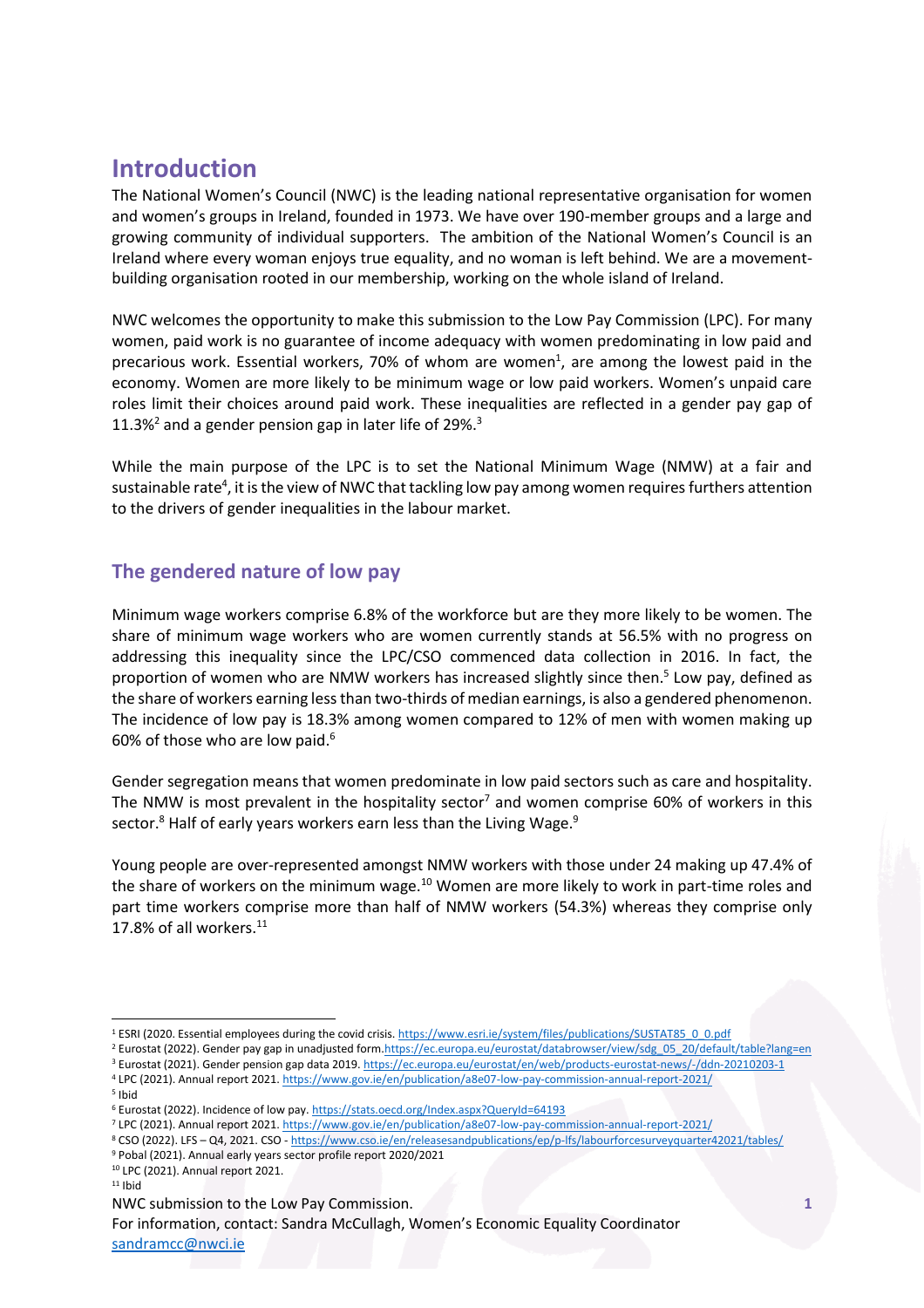Improvements over time have meant that there is now little difference in the percentage of non-Irish national and Irish national workers earning the NMW.<sup>12</sup> However, overall figures can obscure challenges faced by migrant women who face a 'double wage penalty', partly due to their over representation in low paid, care work.<sup>13</sup> Among undocumented workers, many of whom work in care and other essential sectors, 26% report earning less than the minimum wage.<sup>14</sup>

In work poverty is a significant problem. Of those living in consistent poverty in 2020, 15% are employed and workers represent 20% of those at risk of poverty.<sup>15</sup> Lone parents, 86% of whom are women, are five times more likely to experience in work poverty than two parent families.

The labour force participation rate of disabled women is lower than that of disabled men (26% compared to 35%)<sup>16</sup> and the median income of disabled people in employment is  $\epsilon$ 20,212, compared to the overall median of  $\epsilon$ 36,095.<sup>17</sup> Traveller women are all but excluded from the workplace, with 80% of Traveller women unemployed.<sup>18</sup> While pay data for disabled and Traveller women is not available, it is likely that pay patterns replicate broader economic inequalities experienced by disabled and Traveller women.

The low pay that women's labour is subjected to is also shaped by the intersection of gender with age, income, education, family status, membership of the Travelling community or other ethnic minority communities, disability, migration status, LGBTQI+ identity, living in an urban or rural area and other systemic marginalisations. Effective policy making must take into account these intersections and the long-term impact on income and pension poverty.

## **Recommendations:**

- Publish a gender and equality impact statement of the LPC's recommendations
- Examine how data on low pay and the NMW can be collected across the equality grounds with gender as a cross-cutting issue

# **Increase the Minimum Wage to the Living Wage**

The NMW of €10.50 is substantially below the Living Wage €12.90 per hour. <sup>19</sup> While there has been increases in the NMW in recent years, it stagnated during austerity years with no increase between 2007-2015. The government must become serious about closing the gap between the NMW and the living wage. To do so we need to see greater increases in the NMW than what have been delivered in recent years. In Budget 2022, the NMW increase of 30c was insufficient to maintain the living standards of those trying to survive on low pay.<sup>20</sup>

NWC understands that the LPC has commissioned research, at the request of the Minister for Enterprise, Trade and Employment on approaches to achieving the Programme for Government commitment. NWC calls on the LPC to set out a clear pathway to delivering a living wage. The Citizens'

 $\overline{a}$  $12$  Ibid

<sup>&</sup>lt;sup>13</sup> ILO (2020). The migrant pay gap: Understanding wage differences between migrants and nationals

<sup>&</sup>lt;sup>14</sup> MRCI (2020). Live here, work here, belong here. A survey of over 1,000 undocumented people in Ireland

<sup>15</sup> CSO (2021). SIlC 2020[. https://www.cso.ie/en/releasesandpublications/ep/p-](https://www.cso.ie/en/releasesandpublications/ep/p-silc/surveyonincomeandlivingconditionssilc2020/povertyanddeprivation/)

[silc/surveyonincomeandlivingconditionssilc2020/povertyanddeprivation/](https://www.cso.ie/en/releasesandpublications/ep/p-silc/surveyonincomeandlivingconditionssilc2020/povertyanddeprivation/)

<sup>16</sup> CSO (2017). Census 2016.

<sup>&</sup>lt;sup>17</sup> CSO (2020). Income, Employment and Welfare Analysis of People with a Disability 2019. [https://www.cso.ie/en/releasesandpublications/fp/fp-](https://www.cso.ie/en/releasesandpublications/fp/fp-iewad/incomeemploymentandwelfareanalysisofpeoplewithadisability2019/incomeandemployment/)

[iewad/incomeemploymentandwelfareanalysisofpeoplewithadisability2019/incomeandemployment/](https://www.cso.ie/en/releasesandpublications/fp/fp-iewad/incomeemploymentandwelfareanalysisofpeoplewithadisability2019/incomeandemployment/)

<sup>18</sup> Irish Human Rights and Equality Commission and Economic and Social Research Institute. Who experiences discrimination in Ireland? <sup>19</sup> Living Wage Technical Group (2022)[. https://www.livingwage.ie/](https://www.livingwage.ie/)

NWC submission to the Low Pay Commission. <sup>20</sup> NWCI (2021). Budget 2022 Gender Analysis[. https://www.nwci.ie/images/uploads/Budget\\_2022\\_Gender\\_analysis\\_final.pdf](https://www.nwci.ie/images/uploads/Budget_2022_Gender_analysis_final.pdf)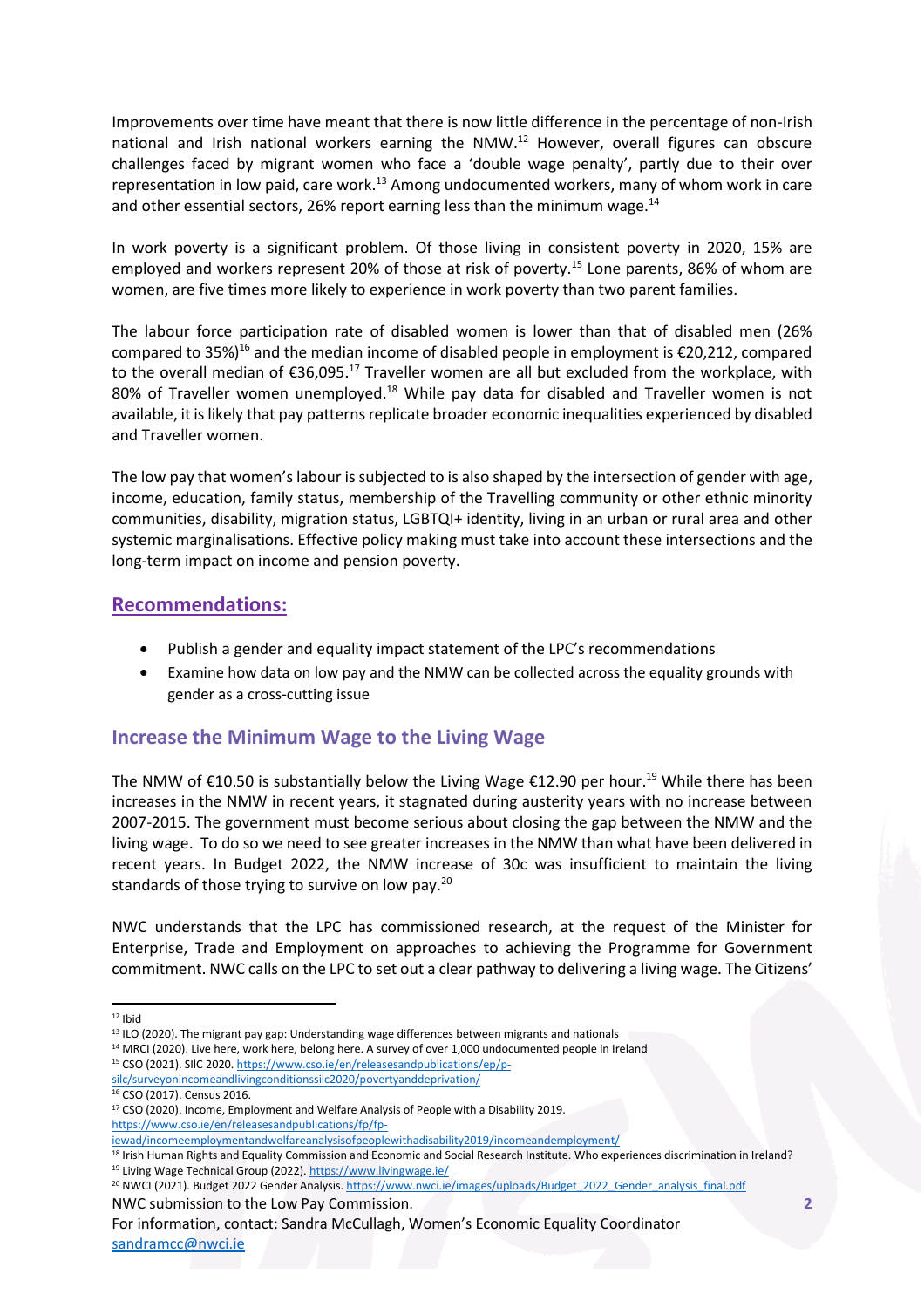Assembly recommended that the the minimum wage be aligned with the living wage by 2025, reflecting public support for urgently addressing low pay.<sup>21</sup>

Increases in the NMW should not impact on eligibility for secondary welfare supports such as the Working Family Payment, medical card, One Parent Family Payment or the National Childcare Scheme. Workers must receive the maximum benefit from increases in pay.

Through research on potential adverse impacts, the ESRI has found that previous increases in the NMW have reduced wage inequality<sup>22</sup> while having no negative impact on employment rates.<sup>23</sup> Increasing the NMW would also help to achieve other policy goals with the European Commission estimating that Ireland's gender pay gap could decline by almost 10% if the NMW were to reach 60% of median wages. $24$ 

#### **End discrimination against young workers**

The NMW of €10.50 applies to workers aged 20 and over with rates of €9.45 for 19-year-olds (90% of the NMW) and €8.40 for 18-year-olds (80% of the NMW). The policy of reduced minimum wages for those under 20 institutionalises low pay among young workers. Research by the ESRI shows concerning levels of intergenerational inequality with those born in the 1980's and 1990's bucking longstanding trends by no longer earning more than their parents (accounting for inflation). Shockingly, young workers born in the 1990's earn less than those born in the 1980's or 1970's and on par with those born in the 1960's at age 20-22.<sup>25</sup>

#### **Recommendations:**

- Set a clear pathway to achieve a living wage with substantial progress towards achieving this in the NMW for 2023
- Income disregards, means tests and eligibility thresholds should be adjusted to reflect changes in the NMW in order to maintain the value of these supports
- Abolish sub-minimum rates of the NMW for adults under 20

### **Care & Low Pay**

 $\overline{a}$ 

Care is at the heart of women's economic inequality. The unequal division of unpaid care and the prohibitive cost of childcare continue to limit women's choices with regard to participation in the labour market. Unpaid care work is linked to wage inequality, lower incomes and poorer educational

NWC submission to the Low Pay Commission.

<sup>&</sup>lt;sup>21</sup> Citizens' Assembly on Gender Equality (2021). Report of the Citizens' Assembly. [https://www.citizensassembly.ie/en/previous](https://www.citizensassembly.ie/en/previous-assemblies/2020-2021-citizens-assembly-on-gender-equality/about-the-citizens-assembly/report-of-the-citizens-assembly-on-gender-equality.pdf)[assemblies/2020-2021-citizens-assembly-on-gender-equality/about-the-citizens-assembly/report-of-the-citizens-assembly-on-gender](https://www.citizensassembly.ie/en/previous-assemblies/2020-2021-citizens-assembly-on-gender-equality/about-the-citizens-assembly/report-of-the-citizens-assembly-on-gender-equality.pdf)[equality.pdf](https://www.citizensassembly.ie/en/previous-assemblies/2020-2021-citizens-assembly-on-gender-equality/about-the-citizens-assembly/report-of-the-citizens-assembly-on-gender-equality.pdf)

<sup>22</sup> ESR[I https://www.esri.ie/news/the-2016-minimum-wage-increase-led-to-a-reduction-in-wage-inequality](https://www.esri.ie/news/the-2016-minimum-wage-increase-led-to-a-reduction-in-wage-inequality)

<sup>23</sup> ESR[I https://www.esri.ie/publications/the-impact-of-a-minimum-wage-increase-on-temporary-contract-workers](https://www.esri.ie/publications/the-impact-of-a-minimum-wage-increase-on-temporary-contract-workers)

<sup>&</sup>lt;sup>24</sup> EU Commission. Commisison staff working document impact assessment. Accompanying the document Proposal for a Directive of the European Parliament and of the Council on adequate minimum wages in the European Union SWD/2020/245 final. <sup>25</sup> ESRI (2021). Poverty, income inequality and living standards in Ireland[. https://www.esri.ie/publications/poverty-income-inequalityand](https://www.esri.ie/publications/poverty-income-inequalityand-living-standards-in-ireland-0)[living-standards-in-ireland-0](https://www.esri.ie/publications/poverty-income-inequalityand-living-standards-in-ireland-0)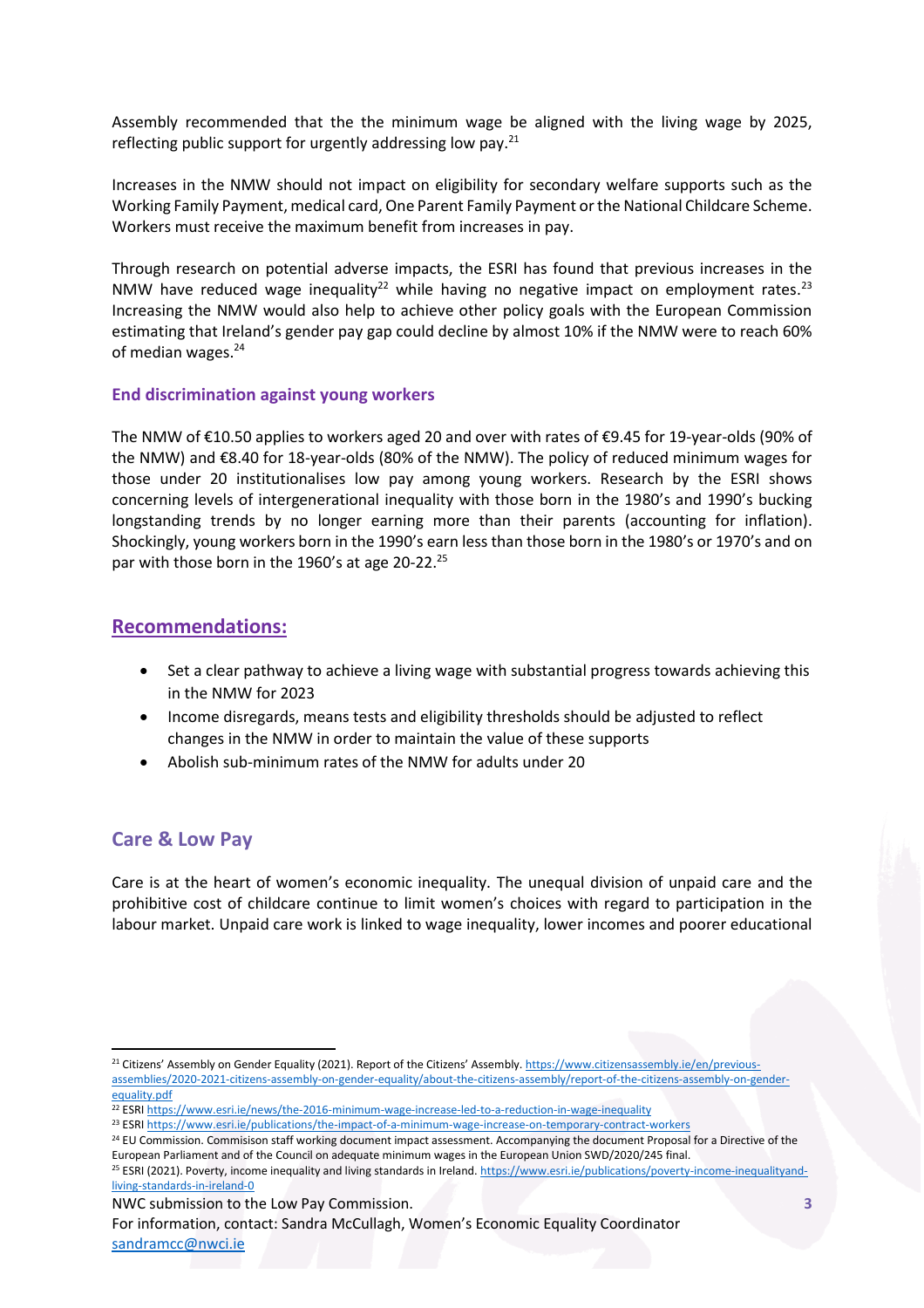outcomes, according to the UN.<sup>26</sup> Caring responsibilities are a driver of high levels of involuntary, parttime work in Ireland.<sup>27</sup>

People in Ireland do the most unpaid care work in the EU with the majority of this still performed by women.<sup>28</sup> The provision of care, especially public provision, will support women to access the labour market and have a knock-on effect for female earnings<sup>29</sup>. It will mean women face less severe wage penalties resulting from time spent outside the labour market while undertaking care work $^{30}$ , and may impact the fields women choose to work in, being less pushed out of necessity into fields that offer higher flexibility but lower pay.<sup>31</sup>

As sole earners and caregivers, lone parents' work choices are especially impacted by their care roles. Research by SVP has shown that increased employment among lone parents in recent years has been accompanied by an increase in in-work poverty, suggesting that the work available to lone parents is mainly low income, low hours, precarious work.<sup>32</sup>

According to a recent report by the ESRI, only full-time employment is effective in lifting families out of poverty. These findings are hugely problematic for lone parents who bear primary responsibility for care and often cannot reconcile full time work with care. The provision of public childcare is particularly important for lone parent families. As well as this, the social welfare system must recognise lone parents' care responsibilities and must ensure that part time work, combined with social welfare payments is enough to provide economic security to one parent families.<sup>33</sup>

#### **Pay and conditions for care workers**

Workers in the Early Years Education and Care (ECEC) and adult social care sectors also face low pay and precarious work. At 98%, the vast majority of ECEC workers are women. More than half of workers (55%) earn less than the living wage.<sup>34</sup> At 45% of the workforce, part-time work is higher among early years workers than most occupations.<sup>35</sup> Moreover, many contracts are fixed term, which usually last for 38 weeks. Only half of the workforce have permanent jobs.<sup>36</sup>

The adult social care sector increasingly relies on home care and private sector provision, with a feminised, often migrant, low paid and precarious workforce.<sup>37</sup> Official statistics on the pay of adult care workers is not available. Based on a one-day survey during the pandemic in 2020, most adult care workers earn

<https://www.esri.ie/system/files/publications/RS121.pdf>

<sup>35</sup> NERI (2020), in NWC

 $\overline{a}$ 

NWC submission to the Low Pay Commission.

<sup>26</sup> UN (2020a) *Policy Brief: The Impact of COVID-19 on Women.* [https://www.un.org/sexualviolenceinconflict](https://www.un.org/sexualviolenceinconflict /wp-content/uploads/2020/06/report/policy-brief-the-impact-of-COVID-19-on-women/policy-brief-the-impact-of-COVID-19-on-women-en-1.pdf) /wp[content/uploads/2020/06/report/policy-brief-the-impact-of-COVID-19-on-women/policy-brief-the-impact-of-COVID-19-on-women-en-](https://www.un.org/sexualviolenceinconflict /wp-content/uploads/2020/06/report/policy-brief-the-impact-of-COVID-19-on-women/policy-brief-the-impact-of-COVID-19-on-women-en-1.pdf)[1.pdf.](https://www.un.org/sexualviolenceinconflict /wp-content/uploads/2020/06/report/policy-brief-the-impact-of-COVID-19-on-women/policy-brief-the-impact-of-COVID-19-on-women-en-1.pdf) 

<sup>&</sup>lt;sup>27</sup> Barry, U. (2021). The Care Economy, Covid-19 Recovery and Gender Equality[. https://publicpolicy.ie/perspectives/the-care-economy](https://publicpolicy.ie/perspectives/the-care-economy-covid-19-recovery-and-gender-equality-a-summary-report/)[covid-19-recovery-and-gender-equality-a-summary-report/](https://publicpolicy.ie/perspectives/the-care-economy-covid-19-recovery-and-gender-equality-a-summary-report/)

<sup>&</sup>lt;sup>28</sup> These figures are based on microdata from the 2016 European Quality of Life Survey (EQLS), which is undertaken every four years across the EU. Sweeney, R. (2020). Cherishing all equally: the care economy[. https://www.tasc.ie/publications/cherishing-all-equally-2020-the](https://www.tasc.ie/publications/cherishing-all-equally-2020-the-care-economy/)[care-economy/](https://www.tasc.ie/publications/cherishing-all-equally-2020-the-care-economy/)

 $^{29}$  Freeman, R. (2007). 'Can marketization of household production explain the jobs.', in Salverda et al. (eds.) Services and Employment: Explaining the US-European Gap, Oxfordshire: Princeton University Press, pp. 198-216

<sup>30</sup> Halldén, K., Levanon, A., & Kricheli-Katz, T. (2016). Does the motherhood wage penalty differ by individual skill and country family policy? A longitudinal study of ten European countries. Social Politics: International Studies in Gender, State & Society, 23(3), 363-388. 31 Valentino, L., Moller, S., Stearns, E., & Mickelson, R. (2016). Perceptions of future career family flexibility as a deterrent from majoring in STEM. Social Currents, 3(3), 273-292.

<sup>32</sup> SVP (2019) 'Working, Parenting, Struggling? An analysis of the employment and living conditions of one parent families in Ireland.' https://issuu.com/svp15/docs/working parenting and struggling- /1?e=25010855/71456122

<sup>33</sup> Maître, B., Russel, H., Smyth, E. (2021). The Dynamics of Child Poverty in Ireland: Evidence from GUI.

 $34$  Pobal (2020). 2019/2020 Annual early years sector profile report.

<sup>36</sup> NWC (2022). Submission to the COTW[. https://www.nwci.ie/images/uploads/COTW\\_NWC\\_submission\\_Jan\\_2022\\_2.pdf](https://www.nwci.ie/images/uploads/COTW_NWC_submission_Jan_2022_2.pdf)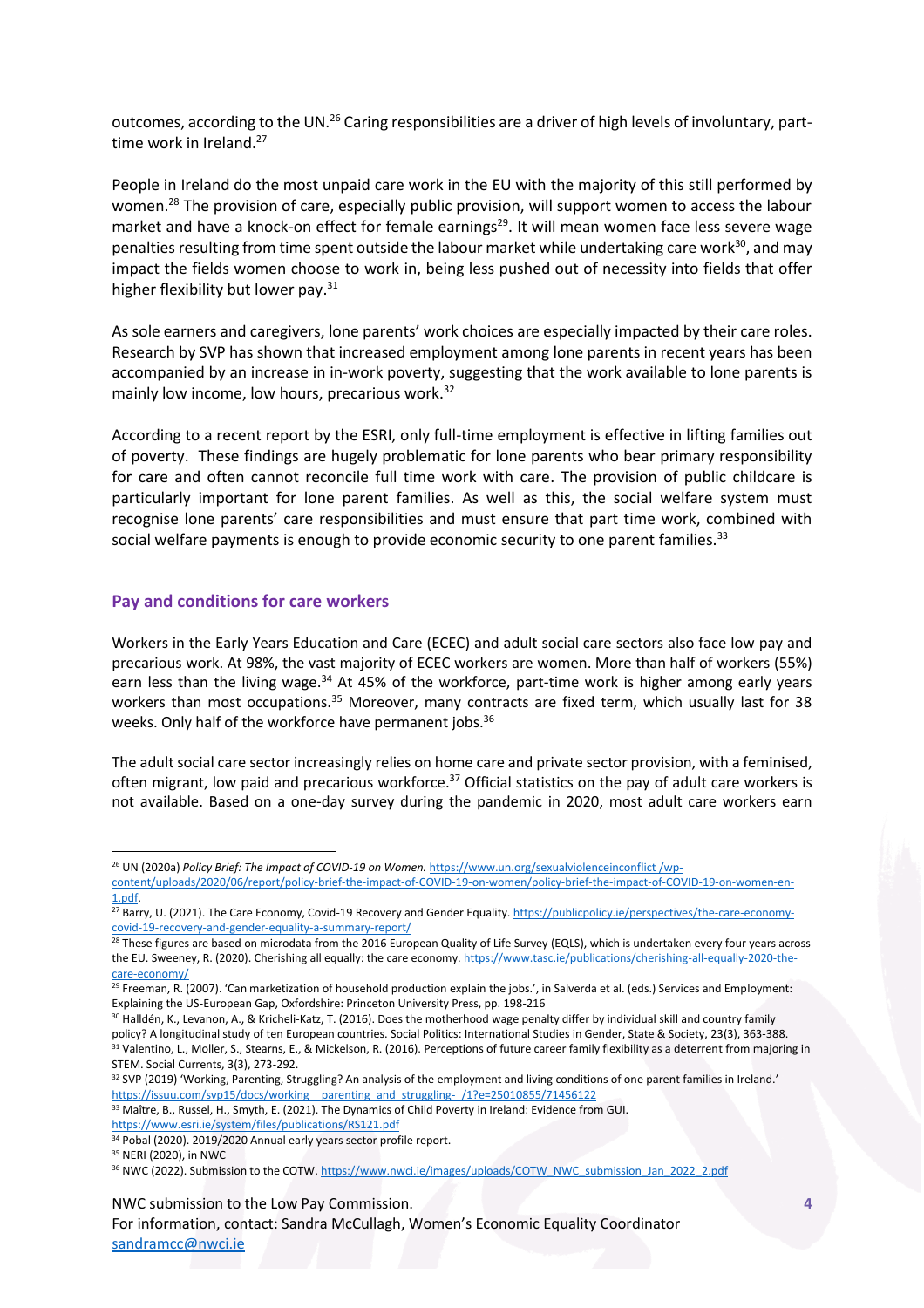around €12 or less.<sup>38</sup> Workers in the private sector have weaker rights and are required to accept more unstable working hours than those working for non-profit or public sector providers.<sup>39</sup> Perhaps only a quarter of care assistants are members of a trade union, and precariousness is also high in the sector.

The marketisation of care work is linked to lower pay and conditions, making formal care both expensive and care work an unattractive career. Without increased public funding, significant improvements for one group of women will be at the expense of others. Investment in a public model of care is required to support decent pay and conditions for care workers and to provide quality and accessible services. The Citizens' Assembly on Gender Equality recommended increased investment in a public care model and that the paid care workforce should have pay and benefits reflecting their skills as well as a career

structure and professional development. 40

# **Recommendations**

- Recognise care as a key driver of women's over-representation in minimum wage and low paid work
	- Support the need for investment in a public care infrastructure for ECEC and adult social care
	- Support the recommendations of the Citizens' Assembly on increasing pay and improving working conditions for workers in the ECEC and adult social care sectors

# **A framework for addressing low pay**

Collective bargaining is one of the most effective ways to create more equal redistribution of wealth, reduce inequality and address low pay. Research has indicated that countries with a high coverage of collective bargaining tend to have shorter working hours for both women and men, more flexible work options under secure employment conditions, better protection for non-standard workers, as well as a reduced gender pay gap.<sup>41</sup> However, the proportion of employees covered by collective bargaining agreements in Ireland is low.

Legislation is of particular necessity in Ireland, as our laws allow employers not to recognise unions in pay disputes. Unions are often not recognised and joint labour committees don't exist in many of the sectors women predominate. The proposed EU Directive on Adequate Minimum Wages will require Ireland to take measures to promote collective bargaining to in order to reach a threshold of 70% collective bargaining coverage. The Citizens' Assembly on Gender Equality also recommended that Ireland legislate for collective bargaining rights. NWC recommends that the LPC take proactive measures to support collective bargaining as a strategy to tackle the gender pay gap and ensure adequate pay.

Public procurement can be a key lever in driving better terms and conditions for workers, given its significance in terms of government spending. Public procurement within the Public Service represents an estimated €15 billion a year.<sup>42</sup> Government departments use procurement for a broad range of services including facilities management such as cleaning services, security services and waste management as well

- <sup>42</sup> DPER (2020). DPER Briefing Note Public Procurement 21/05/20
- NWC submission to the Low Pay Commission.

 $\overline{a}$ 38 NWC (2022). Submission to the COTW[. https://www.nwci.ie/images/uploads/COTW\\_NWC\\_submission\\_Jan\\_2022\\_2.pdf](https://www.nwci.ie/images/uploads/COTW_NWC_submission_Jan_2022_2.pdf)

<sup>39</sup> Mulkeen, M. (2016). Going to market! An exploration of markets in social care. Administration, 64(2), 33–59

<sup>&</sup>lt;sup>40</sup> Citizens' Assembly on Gender Equality (2021). Report of the Citizens' Assembly. [https://www.citizensassembly.ie/en/previous](https://www.citizensassembly.ie/en/previous-assemblies/2020-2021-citizens-assembly-on-gender-equality/about-the-citizens-assembly/report-of-the-citizens-assembly-on-gender-equality.pdf)[assemblies/2020-2021-citizens-assembly-on-gender-equality/about-the-citizens-assembly/report-of-the-citizens-assembly-on-gender](https://www.citizensassembly.ie/en/previous-assemblies/2020-2021-citizens-assembly-on-gender-equality/about-the-citizens-assembly/report-of-the-citizens-assembly-on-gender-equality.pdf)[equality.pdf](https://www.citizensassembly.ie/en/previous-assemblies/2020-2021-citizens-assembly-on-gender-equality/about-the-citizens-assembly/report-of-the-citizens-assembly-on-gender-equality.pdf)

<sup>41</sup> European Trade Union Confederation (ETUC). Collective bargaining and gender equality. [https://www.etuc.org/en/collective-bargaining](https://www.etuc.org/en/collective-bargaining-and-gender-equality)[and-gender-equality](https://www.etuc.org/en/collective-bargaining-and-gender-equality)